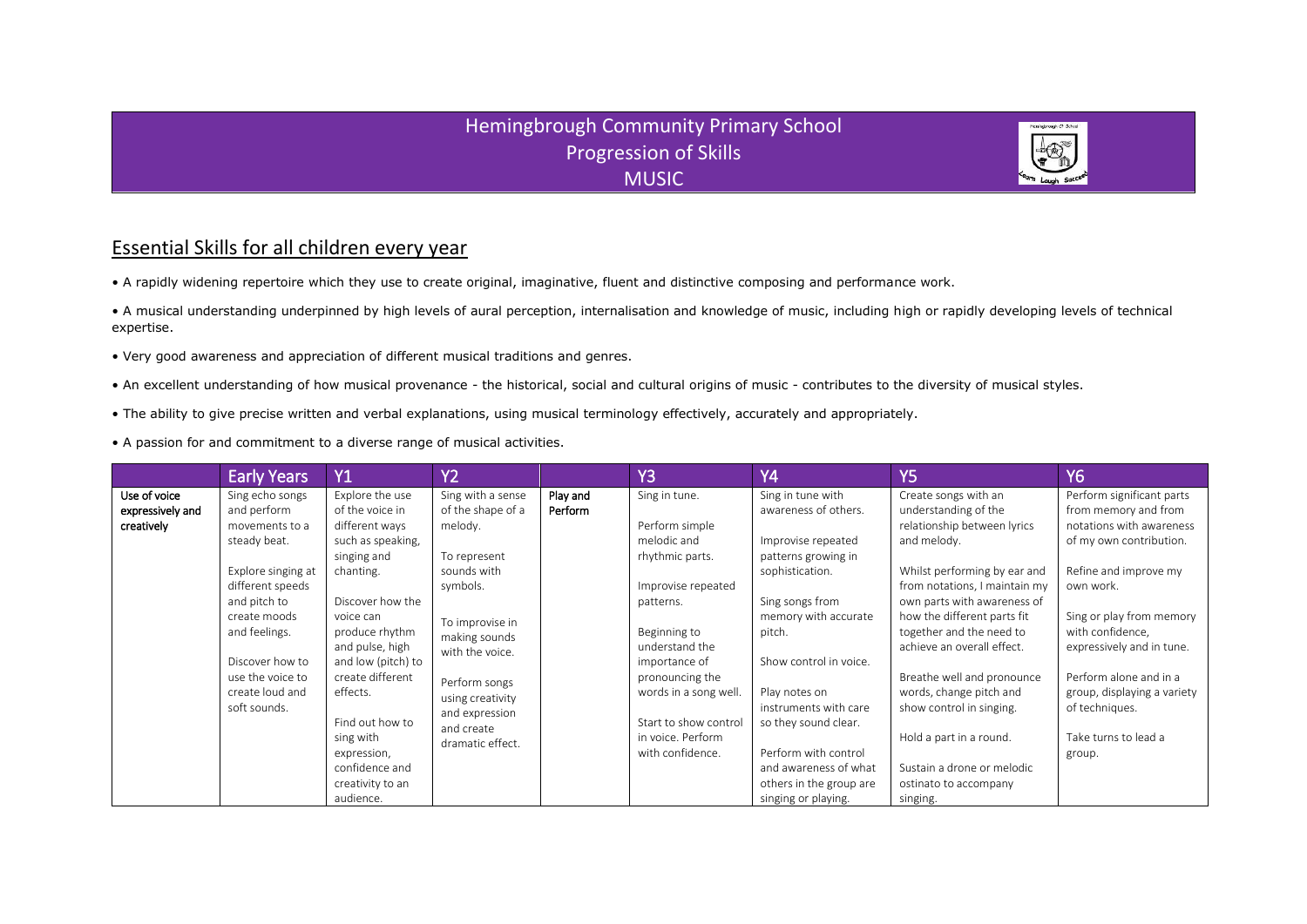|                                                   |                                                                                                                                                                                                                                    |                                                                                                                                                                                                                                                         |                                                                                                                                                                                                                                                                                                                        |                                                                                      |                                                                                                                                                                                                                                                                          |                                                                                                                                                                                                                                                                                                                                                                                                                                                                                                             | Play an accompaniment on an<br>instrument (e.g. glockenspiel,<br>bass drum or cymbal).                                                                                                                                                                                                  | Sing a harmony part<br>confidently and<br>accurately.                                                                                                                                                                                                                                            |
|---------------------------------------------------|------------------------------------------------------------------------------------------------------------------------------------------------------------------------------------------------------------------------------------|---------------------------------------------------------------------------------------------------------------------------------------------------------------------------------------------------------------------------------------------------------|------------------------------------------------------------------------------------------------------------------------------------------------------------------------------------------------------------------------------------------------------------------------------------------------------------------------|--------------------------------------------------------------------------------------|--------------------------------------------------------------------------------------------------------------------------------------------------------------------------------------------------------------------------------------------------------------------------|-------------------------------------------------------------------------------------------------------------------------------------------------------------------------------------------------------------------------------------------------------------------------------------------------------------------------------------------------------------------------------------------------------------------------------------------------------------------------------------------------------------|-----------------------------------------------------------------------------------------------------------------------------------------------------------------------------------------------------------------------------------------------------------------------------------------|--------------------------------------------------------------------------------------------------------------------------------------------------------------------------------------------------------------------------------------------------------------------------------------------------|
| Play tuned and<br>untuned<br>instruments          | Play instruments<br>to a steady beat.<br>Understand how<br>to hold and play<br>an instrument<br>with care.<br>Explore the<br>different sounds<br>instruments<br>make.<br>Choose an<br>instrument to<br>create a specific<br>sound. | Play instruments<br>showing an<br>awareness of<br>others.<br>Repeat and<br>investigate<br>simple beats and<br>rhythms.<br>Learn to play<br>sounds linking<br>with symbols.<br>Understand how<br>to play an<br>instrument with<br>care and<br>attention. | Perform simple<br>patterns and<br>accompaniments<br>keeping to a<br>steady pulse.<br>Recognise and<br>explore how<br>sounds can be<br>organised.<br>Respond to<br>starting points<br>that have been<br>given Understand<br>how to control<br>playing a musical<br>instrument so<br>that they sound,<br>as they should. | Improvise and<br>Compose<br><b>Music</b>                                             | To compose simple<br>music that combines<br>musical elements.<br>Carefully choose<br>sounds to achieve an<br>effect.<br>Order my sounds to<br>help create an<br>effect.<br>Create short musical<br>patterns with long<br>and short sequences<br>and rhythmic<br>phrases. | Compose music that<br>combines several layers<br>of sound in a group.<br>Awareness of the effect<br>of several layers of<br>sound.<br>Compose and perform<br>melodies and songs.<br>(Including using ICT for<br>example; ipads).<br>Use sound to create<br>abstract effects.<br>Recognise and create<br>repeated patterns with<br>a range of instruments.<br>Create accompaniments<br>for tunes.<br>Carefully choose order,<br>combine and control<br>sounds with awareness<br>of their combined<br>effect. | Use the venue and sense of<br>occasion to create<br>performances that are well<br>appreciated by the audience.<br>Compose by developing ideas<br>within musical structures.<br>Improvise melodic and<br>rhythmic phases as part of a<br>group performance.<br>Improvise within a group. | Improvise melodic and<br>rhythmic material within<br>given structures.<br>Show thoughtfulness in<br>selecting sounds and<br>structures to convey an<br>idea.<br>Create my own musical<br>patterns.<br>Use a variety of different<br>musical devices including<br>melody, rhythms, and<br>chords. |
| Listen with<br>concentration and<br>understanding | Express feelings<br>in music by<br>responding to<br>different moods<br>in a musical<br>score.<br>Listen to music<br>and respond by<br>using hand and<br>whole body<br>movements.                                                   | Choose sounds to<br>represent<br>different things<br>(ideas, thoughts,<br>feelings, moods<br>$etc.$ ).<br>Reflect on music<br>and say how it<br>makes people<br>feel, act and<br>move.                                                                  | Notice how music<br>can be used to<br>create different<br>moods and<br>effects and to<br>communicate<br>ideas.<br>Listen and<br>understand how<br>to improve own<br>composition.                                                                                                                                       | Listen with<br>attention to<br>detail and<br>range of live<br>and recorded<br>music. | To notice and<br>explore the way<br>sounds can be<br>combined and used<br>expressively.<br>Listen to different<br>types of composers<br>and musicians.                                                                                                                   | To notice, analyse and<br>explore the way sounds<br>can be combined and<br>used expressively.<br>To comment on<br>musicians use of<br>technique to create<br>effect.                                                                                                                                                                                                                                                                                                                                        | Notice and explore the<br>relationship between sounds.<br>Notice and explore how<br>music reflects different<br>intentions.                                                                                                                                                             | Notice, comment on and<br>compare the use of<br>musical devises.<br>Notice, comment on and<br>compare the relationship<br>between sounds.<br>Notice, comment on,<br>compare and explore how<br>music reflects different<br>intentions.                                                           |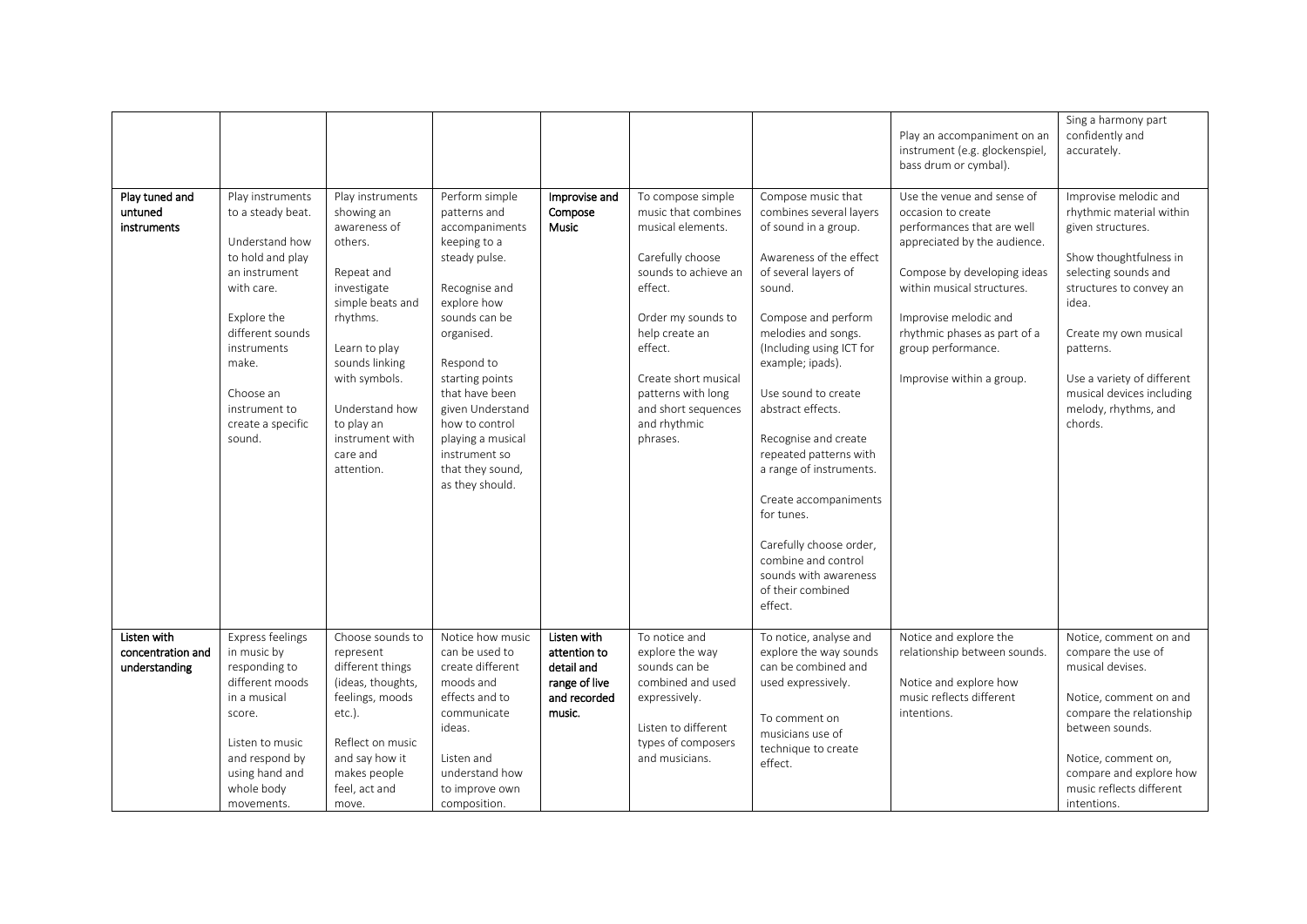| <b>Experiment and</b><br>create sounds | Listen to different<br>sounds (animal<br>noise, water etc.)<br>and respond with<br>voice and<br>movement.<br>Choose different<br>instruments,<br>including the<br>voice, to create<br>sound effects in<br>play.<br>Investigate a<br>variety of ways to<br>create sound<br>with different<br>materials. | Respond to<br>different<br>composers and<br>discuss different<br>genres of music.<br>Create a<br>sequence of long<br>and short sounds<br>with help,<br>including clapping<br>longer rhythms.<br>Investigate<br>making sounds<br>that are very<br>different (loud<br>and quiet, high | Sort composers in<br>to different<br>genres and<br>instruments in to<br>different types.<br>Choose carefully<br>and order sounds<br>in a beginning,<br>middle and end.<br>Use sounds to<br>achieve an effect.<br>(including use of<br>ICT)<br>Create short<br>musical patterns. | Use and<br>understand<br>staff and<br>other<br>Musical<br>notation.                  | Know how many<br>beats are in a<br>crotchet and minim.                                                                                                                                       | Learn to read music<br>during music lessons.<br>Use Staff and musical<br>notation when<br>composing work.<br>Know how many beats<br>in a minim, crotchet and<br>semibreve and I<br>recognise their symbols.                                          | Know and use standard<br>musical notation of crotchet,<br>minim and semibreve. To<br>indicate how many beats to<br>play.<br>Read the musical stave and<br>can work out the notes,<br>EGBDF and FACE.<br>Draw a treble clef at the<br>correct position on the stave. | Use of a variety of<br>notation when performing<br>and composing.<br>Compose music for<br>different occasions<br>appropriate musical<br>devises.<br>Quickly read notes and<br>know how many beats<br>they represent.                      |
|----------------------------------------|--------------------------------------------------------------------------------------------------------------------------------------------------------------------------------------------------------------------------------------------------------------------------------------------------------|-------------------------------------------------------------------------------------------------------------------------------------------------------------------------------------------------------------------------------------------------------------------------------------|---------------------------------------------------------------------------------------------------------------------------------------------------------------------------------------------------------------------------------------------------------------------------------|--------------------------------------------------------------------------------------|----------------------------------------------------------------------------------------------------------------------------------------------------------------------------------------------|------------------------------------------------------------------------------------------------------------------------------------------------------------------------------------------------------------------------------------------------------|---------------------------------------------------------------------------------------------------------------------------------------------------------------------------------------------------------------------------------------------------------------------|-------------------------------------------------------------------------------------------------------------------------------------------------------------------------------------------------------------------------------------------|
|                                        | Experiment<br>performing songs<br>and music<br>together with<br>body movements<br>to a steady beat.                                                                                                                                                                                                    | and low etc.).<br>Explore own<br>ideas and change<br>as desired.                                                                                                                                                                                                                    | Investigate long<br>and short sounds<br>Explore changes<br>in pitch to<br>communicate an<br>idea.                                                                                                                                                                               |                                                                                      |                                                                                                                                                                                              | Know the symbol for a<br>rest in music, and use<br>silence for effect in my<br>music                                                                                                                                                                 |                                                                                                                                                                                                                                                                     | Use a range of words to<br>help describe music. (e.g.<br>pitch, duration, dynamics,<br>tempo, timbre, texture,<br>and silence.<br>Describe music using<br>musical words and use<br>this to identify strengths<br>and weaknesses in music. |
|                                        |                                                                                                                                                                                                                                                                                                        |                                                                                                                                                                                                                                                                                     |                                                                                                                                                                                                                                                                                 | Appreciate<br>and<br>understand a<br>wide range of<br>live and<br>recorded<br>music. | Begin to recognise<br>and identify<br>instruments being<br>played.<br>Comment on likes<br>and dislikes.<br>Recognise how<br>musical elements<br>can be used<br>together to compose<br>music. | Begin to recognise and<br>identify instruments and<br>numbers of instruments<br>and voices being played.<br>Compare music and<br>express growing tastes<br>in music.<br>Explain how musical<br>elements can be used<br>together to compose<br>music. | Compare and evaluate<br>different kinds of music using<br>appropriate musical<br>vocabulary.<br>Explain and evaluate how<br>musical elements, features<br>and styles can be used<br>together to compose music                                                       | Analyse and compare<br>musical features choosing<br>appropriate musical<br>vocabulary.<br>Explain and evaluate how<br>musical elements,<br>features and styles can be<br>used together to compose<br>music.                               |